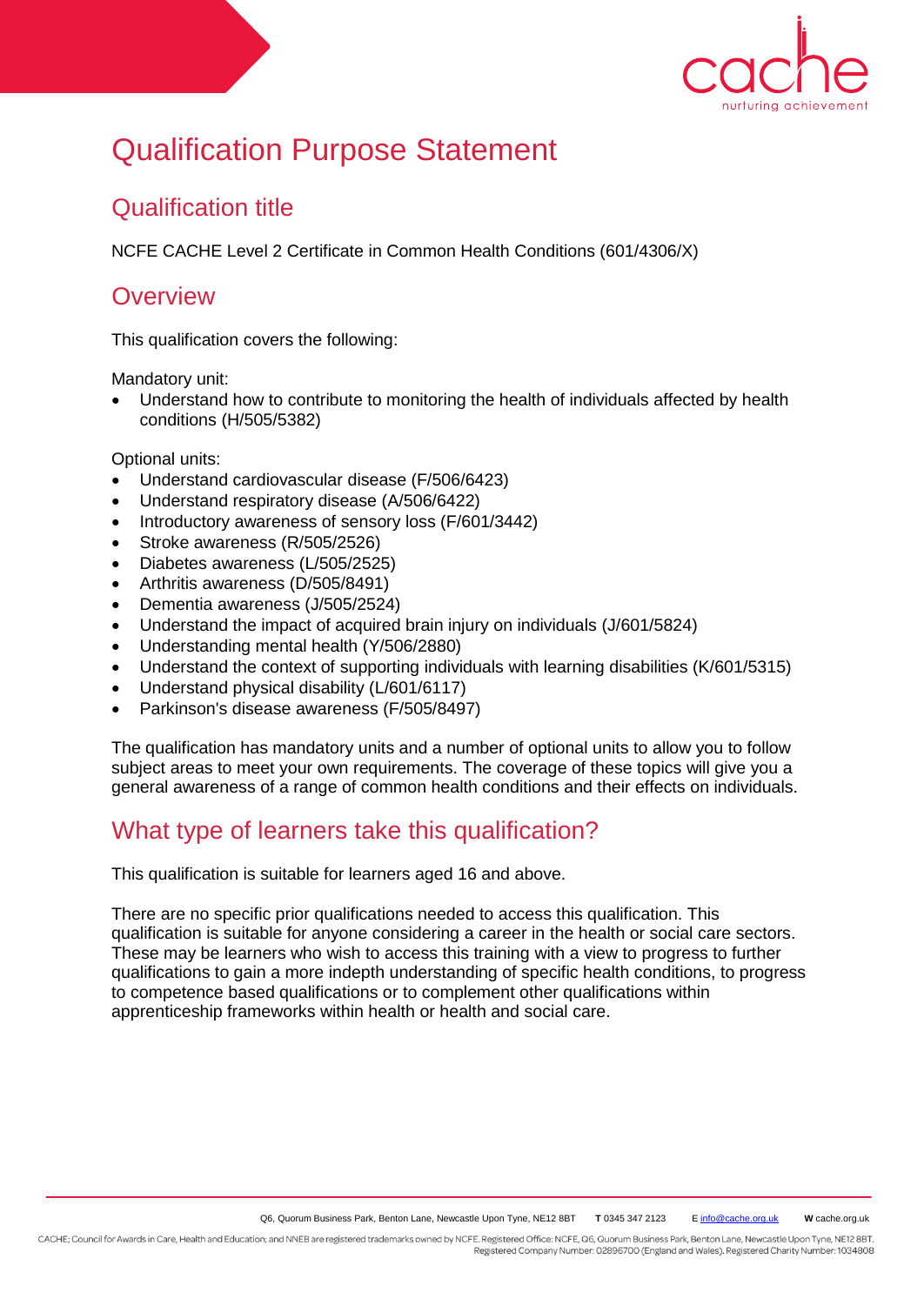

## What could this qualification lead to?

The qualification can support progression to further sector specific training and qualifications for the following types of roles:

- Support Worker (Supported Living)
- Healthcare Support Service Worker
- Clinical Healthcare Support Worker
- Healthcare Assistant
- Mental Health Support Worker
- Mental Health Outreach Worker
- Substance Misuse Worker
- Counsellor
- Health Education Worker
- Health Promotion Worker
- Non-clinical roles within healthcare, such as reception staff, porters, drivers etc.

The qualification supports progression to further learning in the following areas:

Horizontal progression into, for example:

- Level 2 Diploma in Health and Social Care (Adults) for England
- Level 2 Diploma in Clinical Healthcare Support
- Level 2 Certificate in Preparing to Work in Adult Social Care
- Level 2 Certificate for Working in the Health Sector
- Level 2 Certificate in Understanding the Care and Management of Diabetes
- Level 2 Certificate in the Principles of Dementia Care
- Level 2 Certificate in Understanding Working with People with Mental Health Needs
- Level 2 Certificate in Awareness of Mental Health Problems
- Level 2 Certificate in Principles of Working with Individuals with Learning Disabilities
- Intermediate Level Apprenticeship in Health & Social Care
- Intermediate Level Apprenticeship in Health (Clinical Healthcare Support)
- Intermediate Level Apprenticeship in Health (Healthcare Support Services)

Vertical progression into, for example:

- Level 3 Diploma in Health and Social Care (Adults) for England
- Level 3 Diploma in Clinical Healthcare Support
- Level 3 Certificate in Preparing to Work in Adult Social Care
- Level 3 Certificate for Working in the Health Sector
- Level 3 Certificate in the Principles of End of Life Care
- Level 3 Certificate in Stroke Care Management
- Level 3 Diploma In Allied Health Profession Support
- Advanced Level Apprenticeship in Health & Social Care
- Advanced Level Apprenticeship in Health (Clinical Healthcare Support)
- Advanced Level Apprenticeship in Health (Healthcare Support Services)

CACHE; Council for Awards in Care, Health and Education; and NNEB are registered trademarks owned by NCFE. Registered Office: NCFE, Q6, Quorum Business Park, Benton Lane, Newcastle Upon Tyne, NE12 8BT. Registered Company Number: 02896700 (England and Wales). Registered Charity Number: 1034808